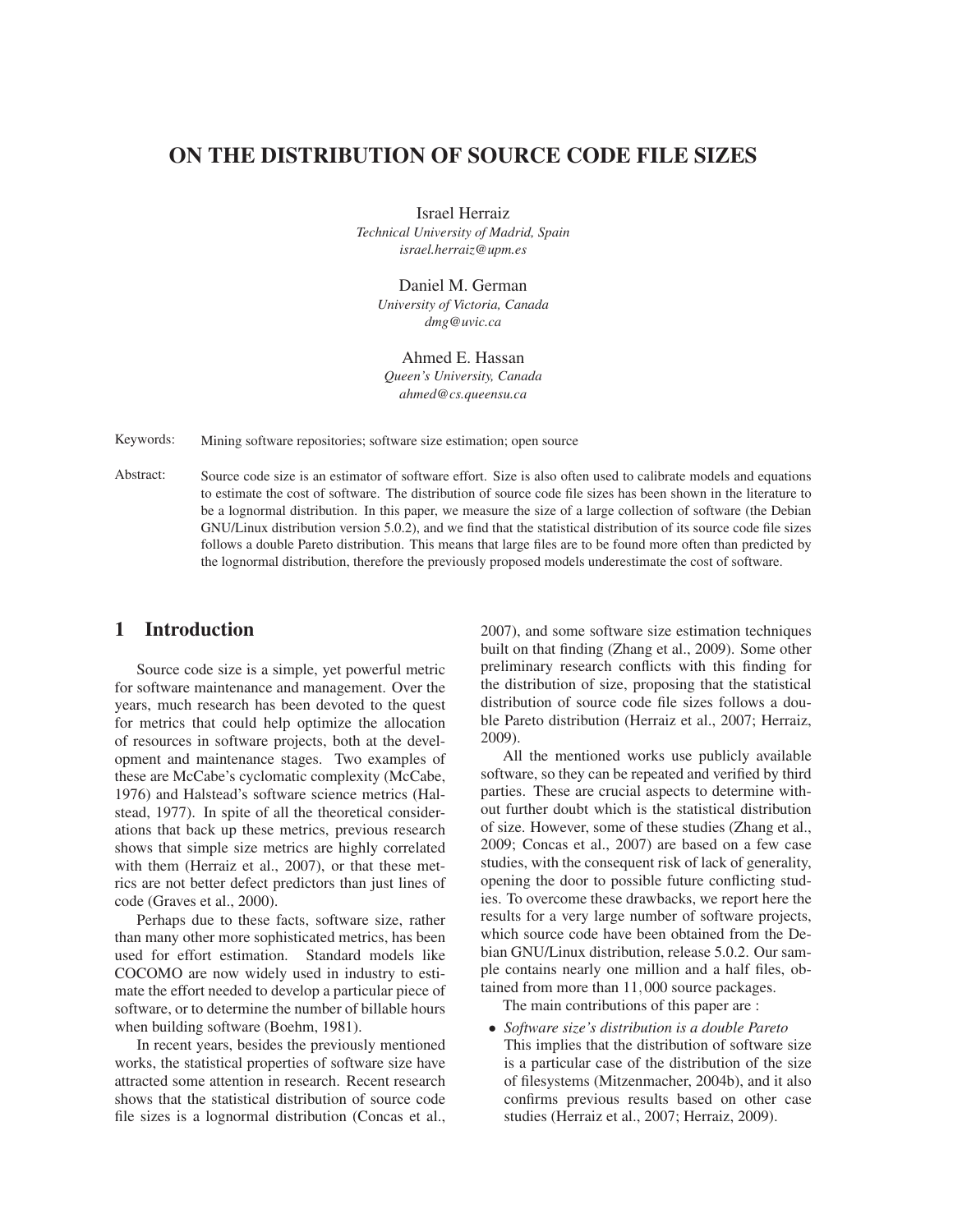• *Estimation techniques based on the lognormal distribution underestimate the potential size of software*

And therefore they underestimate its cost. We calculate the bias of lognormal models compared to the size estimated using a double Pareto model.

The rest of the paper is organized as follows. Section 2 gives an overview of the related work. Section 3 describes the data sources and the methodology used in our study. Section 4 shows our approach to determine the shape of the statistical distribution of software size. Section 5 compares the lognormal and double Pareto distributions for software estimation, also showing how the lognormal distribution always underestimates the size of large files. For clarity purposes, all the results are briefly summarized in section 6. Section 7 discusses some possible threats to the validity of our results. Section 8 discusses some possible lines of further work. And finally, section 9 concludes this paper.

## **2 Related work**

In the mathematics and computer science communities, the distribution of file sizes has been an object of intense debate (Mitzenmacher, 2004a). Some researchers claim that this distribution is a lognormal, and some others claim that it is a power law. In some cases, lognormal distributions fit better some empirical data, and in some other cases power law distributions fit better. However, the generative processes that give birth to those distributions, and the possible models that can be derived based on those processes, are fundamentally different (Mitzenmacher, 2004b).

Power-laws research was already a popular topic in the software research community. Clark and Green (Clark and Green, 1977) found that the pointers to atoms in Lisp programs followed the Zipf's law, a form of power law. More recent studies have found power laws in some properties of Java programs, although other properties (some of them related to size) do not have a power law distribution (Baxter et al., 2006). But it is only in the most recent years when some authors have started to report that this distribution might be lognormal, starting the old debate previously found for file sizes in general. Concas *et al.* (Concas et al., 2007) studied an object-oriented system written in Smalltalk, finding evidences of both power law and lognormal distributions in its properties. Zhang *et al.* (Zhang et al., 2009) confirmed some of those findings, and they proposed that software size distribution is lognormal. They also derive some estimation techniques based on that finding, aimed to determine the size of software. Louridas *et al.* (Louridas et al., 2008) pointed out that power laws might not be the only distribution found in the properties of software systems.

For the more general case of sizes of files of any type, Mitzenmacher proposed that the distribution is a double Pareto (Mitzenmacher, 2004b). This result reconciles the two sides of the debate. But more interestingly, the generative process of double Pareto distributions mimics the actual work-flow and life cycle of files. He also shows a model for the case of file sizes, and some simulation results. The same distribution was found in the case of software (Herraiz et al., 2007; Herraiz, 2009), for a large sample of software, although the results were only for the C programming language.

The Debian GNU/Linux distribution has been the object of research in previous studies (Robles et al., 2005; Robles et al., 2009). It is one of the largest distributions of free and open source software.

In the spirit of the pioneering study by Knuth in 1971 (Knuth, 1971), where he used a *survey approach* of FORTRAN programs to determine the most common case for compiler optimizations, we use the Debian GNU/Linux distribution with the goal of enlightening this debate about the distribution of software size, extending previous research to a large amount of software, written in several programming languages, and coming from a broad set of application domains.

# **3 Data source and methodology**

We retrieved the source code of all the source packages of the release 5.0.2 of the Debian GNU/Linux distribution. We used both the *main* and *contrib* sections of distribution, for a total of 11,571 source code packages, written in 30 different programming languages, with a total size of more than 313 MSLOC, and more than 1,300,000 files. Figure 1 shows the relative importance of the top seven programming languages in this collection; they account more than 90% of the files.

We measured every file in Debian, using the SLOCCount tool by David A. Wheeler  $<sup>1</sup>$ . This tool</sup> measures the size of files in SLOC, which is number of source code lines, excluding blanks and comments. Table 1 shows a summary of the statistical properties of this sample of files, for the overall sample and for the top seven programming languages. Approximately half of Debian is written in C, and almost three quarters of it is written in either C or C++. The large

<sup>1</sup>Available at http://www.dwheeler.com/sloccount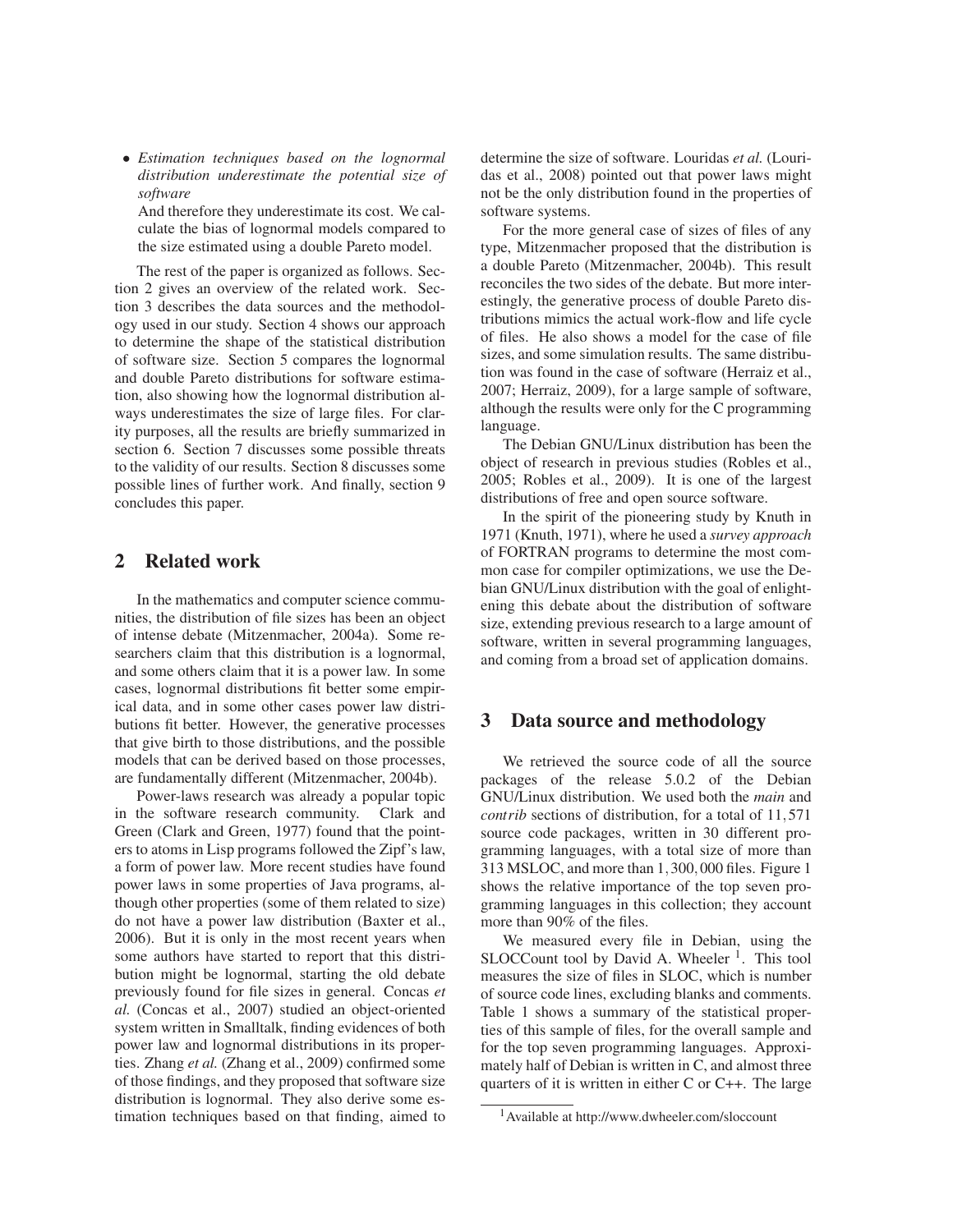

Figure 1: Top seven programming languages in Debian (representing 90% of Debian's size). The vertical axis shows the percentage of the overall size.

number of shell scripts is mainly due to scripts used for build, and installation purposes; shell scripting is present in about half of the packages in Debian.

We divided the collection of files into 30 groups, one for each programming language and another one for the overall sample, and estimated the shape of the statistical distribution of size. For this estimation, we plotted the Complementary Cumulative Distribution Function (CCDF) for the top seven programming languages. The Cumulative Distribution Function (CDF) is the integral of the density function, and its range goes from zero to one. The CCDF is the complementary of the CDF. All these three functions (density function, CDF and CCDF) show the same information, although their properties are different. For instance, in logarithmic scale, a power law distribution appears as a straight line in a CCDF, while a lognormal appears as a curve. So the CCDF can be used to distinguish between power laws and other kind of distributions.

In a CCDF, the double Pareto distribution appears as a curve with two straight segments, one at the low values side, and another one at the high values side. The difference between a lognormal and a power law at very low values is negligible, and therefore imperceptible in a plot. This means that in a CCDF plot the main difference between a lognormal and a double Pareto is only spotted at high values. In any case, for our purposes, it is more important to focus on the high values side. A difference for very small files (e.g. < 10 SLOC) is harmless. However, a difference for large files (e.g.  $> 1000$  SLOC) may have a great impact in the estimations.

To estimate the shape of the distribution, we use the method proposed by Clauset *et al.* (Clauset et al., 2007); in particular, as implemented in the GNU R statistical software (R Development Core Team, 2009). They argue that power law data are often fitted using standard techniques like least squares regression, that are very sensible to observations corresponding to very high values. For instance, a new observation at a very high value may greatly shift the scaling factor of a power law. The result is that the level of confidence for the parameters of the distribution obtained using those methods is very low.

Clauset *et al.* propose a different technique, based on maximum-likelihood, that allows for a goodnessof-fit test of the results. Furthermore, their technique can deal with data that deviate from the power law behavior for values lower than a certain threshold, providing the minimum value of the empirical data that belongs to a power law distribution. For double Pareto distributions, that value can be used to calculate the point where the data changes from lognormal to power law. That shifting value can be used to determine at what point the lognormal estimation model starts to deviate from the actual data, and to quantify the amount of that deviation.

# **4 Determining the shape of the size distribution**

As Table 1 shows, evidenced by the difference between the median and the average values, our data is highly right skewed. This is typical of lognormal or power law-like distributions. There exist many different methods to empirically determine the distribution of a data set. Here we use a combination of different statistical techniques, to show that in our case, that the studied size distribution is a double Pareto one. We first show some results for the global sample, and later we will split our results by programming language.

Histograms are a simple tool that can help to find the distribution behind some data. When the width of the bars is decreased till nearly zero, we have a density function, that is a curve that resembles the shape of the histogram. Although a density function is only defined for continuous data, we can estimate it for our discrete data, and use it to determine the shape of the distribution. For the case of our sample, that function is shown in Figure 2. Note that the horizontal axis shows SLOC using a logarithmic scale.

Because our data are integers values and discrete, the estimation of the density function tries to interpolate the missing values, showing some "jumps" for very low values. The most important feature is that it shows that the logarithm of size is symmetric, and that the shape of the curve somehow resembles a bell-shaped normal distribution, meaning that the data could belong to a lognormal distribution.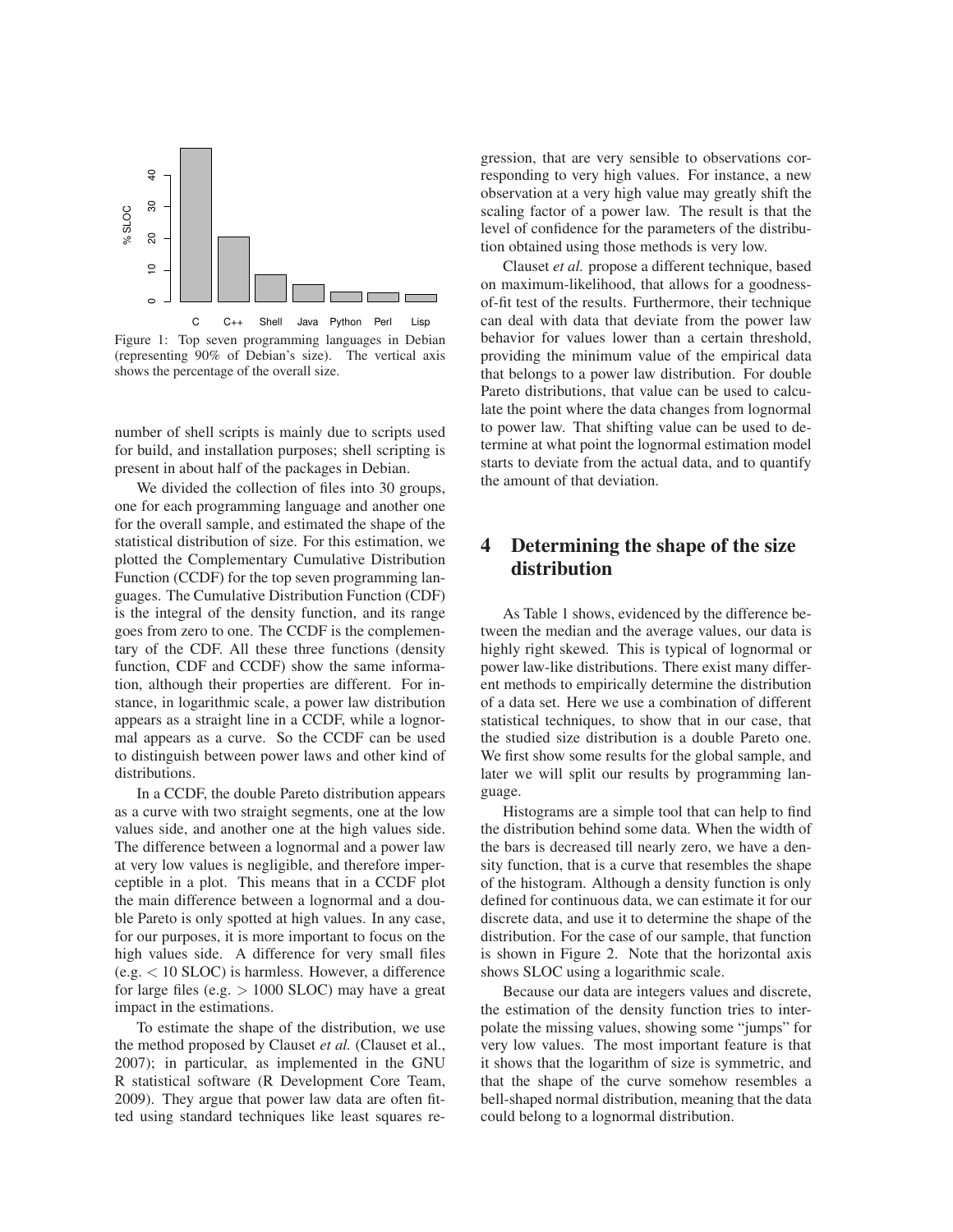| Lang         | Num. of files | Max.     | Avg. | Median | Total         |
|--------------|---------------|----------|------|--------|---------------|
| Overall      | 1,355,752     | 765, 108 | 231  | 63     | 313, 774, 217 |
| C            | 498,484       | 765, 108 | 306  | 85     | 152, 368, 424 |
| $C++$        | 332,652       | 172,487  | 193  | 58     | 64, 267, 501  |
| <b>Shell</b> | 66, 107       | 46,497   | 409  | 62     | 27,038,314    |
| Java         | 158,414       | 28,784   | 109  | 43     | 17, 334, 539  |
| Python       | 63,590        | 65,538   | 156  | 59     | 9,888,159     |
| Perl         | 48,055        | 58,164   | 188  | 69     | 9,037,066     |
| Lisp         | 21,101        | 105,390  | 373  | 132    | 7,870,134     |

Table 1: Properties of the sample of files. Values in SLOC.



Figure 2: Density probability function for the overall sample. Horizontal axis shows SLOC in logarithmic scale.



Figure 3: Quantile-quantile plot of the overall sample. Logarithmic scale.

To determine whether the data is lognormal or not, we can compare its quantiles against the quantiles of a theoretical reference normal distribution. Such a comparison is done using a quantile-quantile plot. An example of such a plot is shown in Figure 3,

In that plot, if the points fall over a straight line, they belong to a lognormal distribution. If they do not, then the distribution must be of another kind. The shape shown in Figure 3 is similar to the profile of a double Pareto distribution. The main body of the data is lognormal, and so it appears as a straight line in the



Figure 4: Complementary cumulative distribution function of the overall sample.

plot (the points fall over the dashed line that is shown as a reference). Very low and very high values deviate from linearity though. However, with only that plot, we cannot say whether the tails are power law or any other distribution.

Power laws appear as straight lines in a logarithmic-scale plot of the cumulative distribution function (or its complementary). Therefore, combining the previous plots with this new plot, we can fully characterize the shape of the distribution. Figure 4 shows the logarithmic-scale plot of the complementary cumulative distribution function for the overall sample. The main lognormal body clearly appears as a curve in the plot. The low values hypothetical power law cannot be observed, because at very low values the difference between a power law and a lognormal is negligible. The high values power law does not clearly appear either. It seems that the high values segment is straight, but at a first glance it cannot be distinguished from other shapes.

Using the methodology proposed by Clauset *et al*. (Clauset et al., 2007), we estimate the parameters of the power law distribution that better fit the tail of our data, and calculate the Kolmogorov distance, a measure of the goodness of fit. We can also calculate the transition point at which the data stops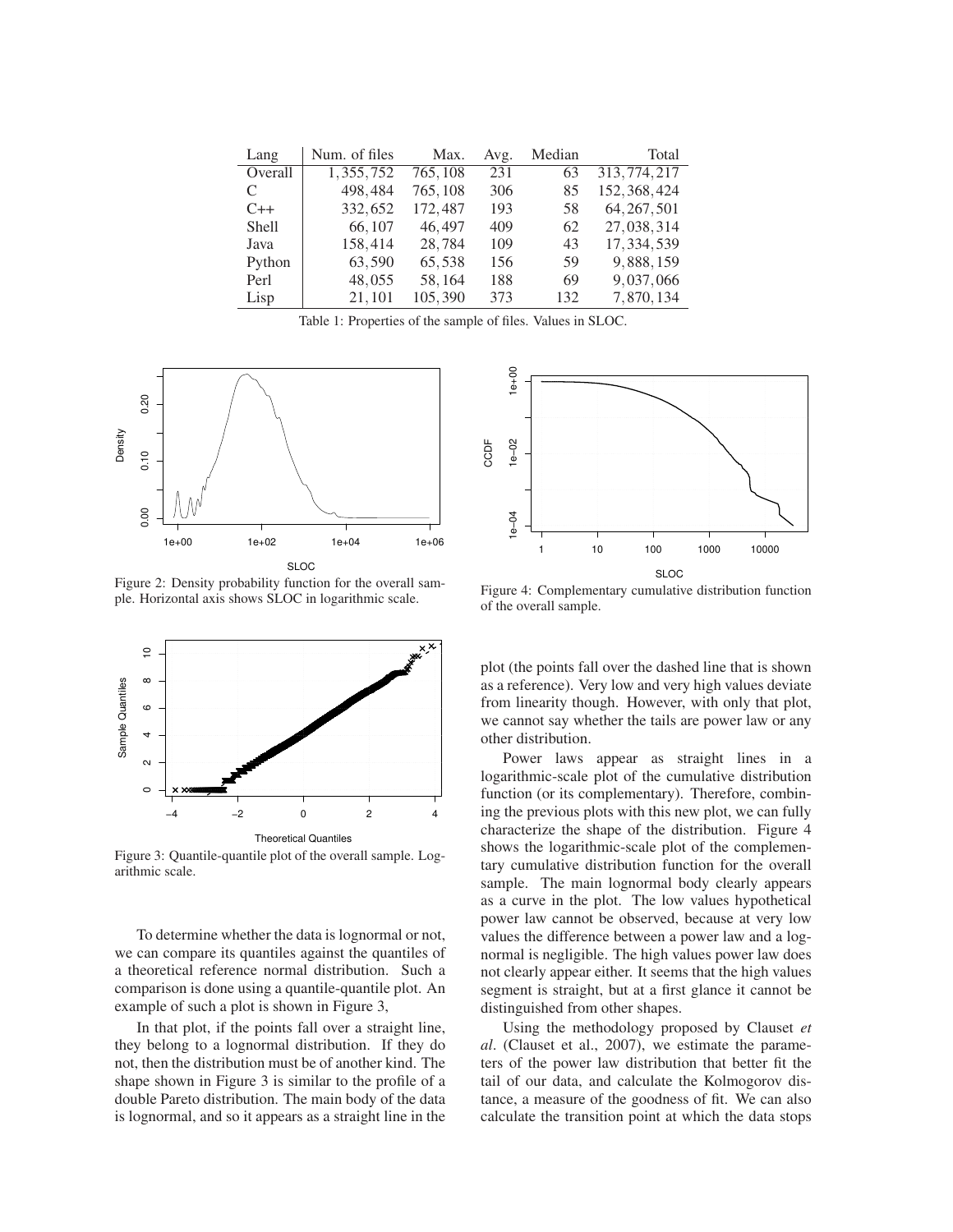| Lang.        | $\alpha$ | $x_{\min}$ | D       |                 |
|--------------|----------|------------|---------|-----------------|
| Overall      | 2.73     | 1,072      | 0.01770 | 0.1726          |
| C            | 2.87     | 1,820      | 0.01694 | 0.5349          |
| $C++$        | 2.80     | 1,258      | 0.01202 | 0.5837          |
| <b>Shell</b> | 1.71     | 133        | 0.13721 | $\sim 10^{-14}$ |
| Java         | 3.17     | 846        | 0.01132 | 0.6260          |
| Python       | 2.90     | 826        | 0.01752 | 0.2675          |
| Perl         | 2.23     | 137        | 0.02750 | $\sim 10^{-5}$  |
| Lisp         | 2.73     | 1,270      | 0.01996 | 0.5229          |

Table 2: Parameters of the power law tails for the top seven programming languages and the overall sample.

being power law. In the following, we will refer to that point as the threshold value. With that threshold value, we can separate the data in at least two different regions: data which follows a lognormal distribution and data which follows a power law distribution. The values estimated for the top seven programming languages are shown in Table 2. It also includes the *p* values resulting from the hypothesis testing, using the Kolmogorov-Smirnov test.

The second column is the *scaling parameter* of the power law. The third column is the threshold value: files with sizes higher than that value belong to the power law side of the double Pareto distribution. The fourth column is the Kolmogorov distance. It is the maximum difference between the empirical CCDF and the CCDF of the power law with the estimated parameters. Lower values indicate better fits. But those values must be tested to determine whether they are too high to reject the power law hypothesis. The result of the hypothesis testing is shown in the fifth column. In this case, the null hypothesis is that the Kolmogorov distance is null, and the alternate hypothesis is that the Kolmogorov distance is not null. A null Kolmogorov distance implies that the distribution of the data is a power law. For a 99.99% significance level ( $p = 0.01$ ), all the programming languages except shell and Perl are fitted by a power law (for sizes over the threshold shown in the third column, of course).

In short, for the case of shell and Perl files, the high values tail is not a power law. For the rest of programming languages, the high values tail is a power law.

Regarding the parameters of the lognormal distribution, we use the standard maximum-likelihood estimation routines included in the R statistical package. In this case, the fitting procedure is more straightforward, as we have already shown with the quantilequantile plot (Figure 3) that the data is very close to a lognormal, except for the tails. Table 3 shows the parameters of the lognormal distribution, the Kol-

| Lang.        | $\bar{x}$ | $S_{Y}$ | D      | р               |
|--------------|-----------|---------|--------|-----------------|
| Overall      | 4.1262    | 1.4857  | 0.0436 | 0.0444          |
| C            | 4.3421    | 1.5651  | 0.0448 | 0.0365          |
| $C++$        | 4.1182    | 1.2598  | 0.0363 | 0.1447          |
| <b>Shell</b> | 2.8480    | 1.3118  | 0.0656 | 0.0005          |
| Java         | 3.7477    | 1.2627  | 0.0411 | 0.0697          |
| Python       | 3.9543    | 1.3972  | 0.0416 | 0.0340          |
| Perl         | 3.5272    | 0.9533  | 0.0700 | $\sim 10^{-16}$ |
| Lisp         | 4.6485    | 1.3834  | 0.0381 | 0.1265          |

Table 3: Parameters of the lognormal body for the top seven programming languages and the overall sample.

mogorov distance, and the results of the hypothesis testing for the lognormal fitting. Again, with a significance level of 99.99% ( $p = 0.01$ ), for small files, the size distribution of the programming languages is lognormal—except for shell and Perl.

The distribution of size for all the programming languages is a double Pareto, except for the case of the shell and Perl programming languages. This means that files can be divided in two groups: small and large. The frontier value between these two regions is the threshold,  $x_{\text{min}}$ , shown in Table 2.

# **5 Size estimation using the lognormal and double Pareto distributions**

Software size can be estimated using the shape of the distribution of source code file sizes, and knowing the number of files that are going to be part of the system. Size estimation can also be used for software effort estimation. Analytical formulas for the case of Java have even been proposed in the literature (Zhang et al., 2009). Those formulas are based on the fact that program size distribution is a lognormal, and use the CCDF for the estimations.

For small files, the difference between a lognormal or a double Pareto distribution is negligible. However, for large files, this difference may be high. This means that the proposed estimation models and formulas can be very biased for large files.

Figure 5 compares the CCDF of the files written in Lisp, with the double Pareto and lognormal estimations of the CCDF. The threshold value is shown with a vertical dashed line. For values higher than the threshold, the lognormal model underestimates the size of the system, and this bias grows with the size of file size – the bigger the file the more the bias.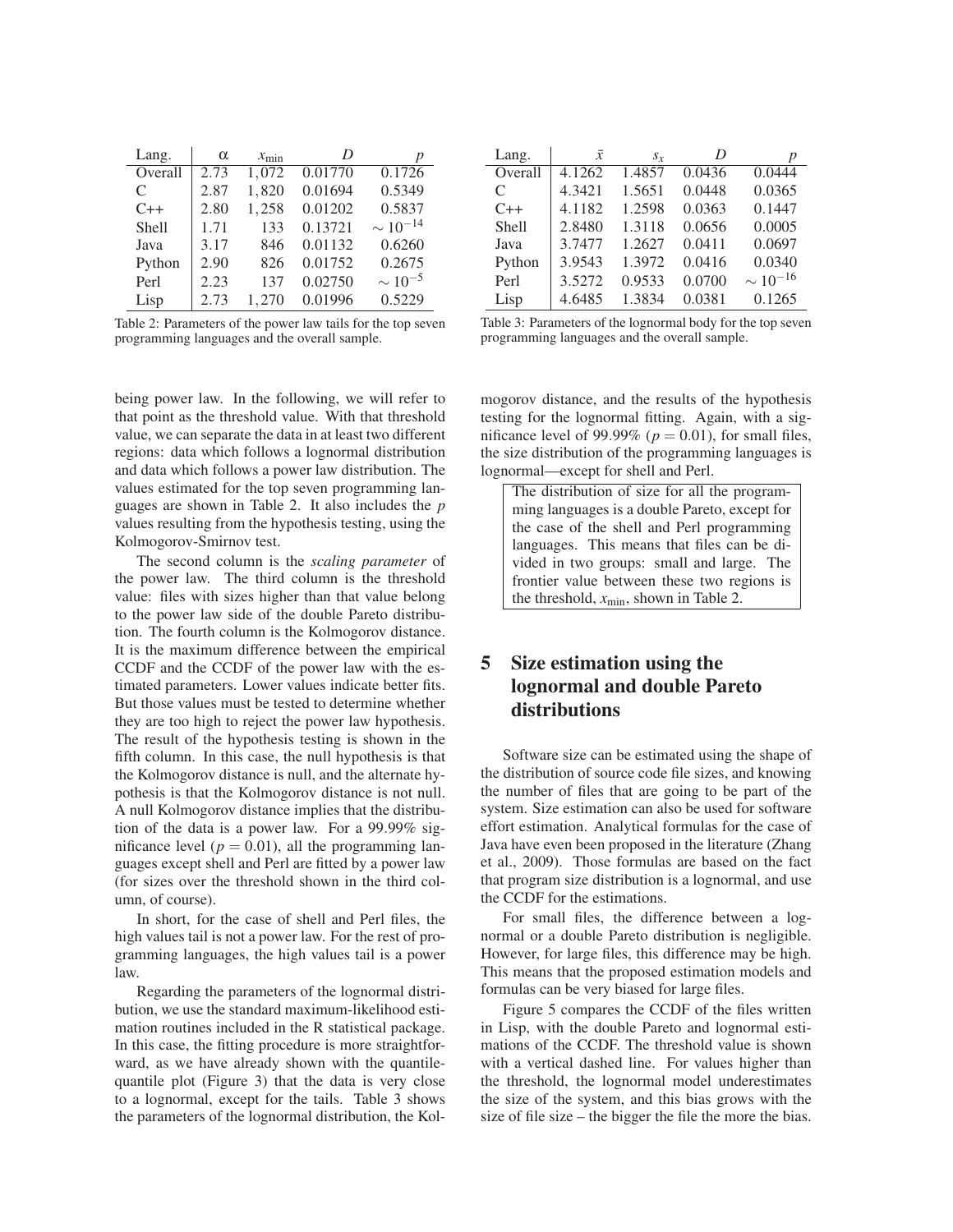

Figure 5: CCDF for the Lisp language, comparing the double Pareto and lognormal models. Threshold value shown as a vertical dashed line.



Figure 6: Relative error in percentage for the CCDF of the lognormal and double Pareto models, compared against the CCDF of the sample. Only for files written in Lisp.

Figure 6 shows the relative error of the lognormal and double Pareto models, for the case of the Lisp language, when predicting the size of large files. The CCDF of the fitted models were compared against the CCDF of the actual sizes of the files. The lognormal model always underestimates the size of files (negative relative error). The difference for large files is so large that it cannot even be calculated because of overflow errors.

The same pattern appears for the rest of programming languages, as shown in Figure 7. The lognormal model has a permanent bias that underestimate the size of large. The reason is that files above a certain threshold do not belong to that kind of distribution, but to the power law tail of a double Pareto distribution.

Although large files are not as numerous (see Figure 8), their contribution to the overall size is as important as small files' contribution. Figure 9 shows the relative importance of small and large files for all the programming languages that have been identified as double Pareto. The bottom part (dark) of every col-



Figure 8: Proportion of large and small files. The top of the bars (clear) shows the amount of files over the threshold values, or large files. The bottom of the bar (dark) shows the amount of small files.



Figure 9: Relative contribution of small and large files to the overall size, for each programming language, in percentage of SLOC. The top part of the bars (clear) is the proportion of size due to large files. The bottom (dark) is the proportion of size due to small files

umn is the contribution of small files, and the top part (clear) the contribution by large files. Small files are those files with a size lower than the threshold value shown in Table 2. We do not include the Shell and Perl languages because the distribution is not a double Pareto, and therefore the threshold values do not make sense in those cases. The plot clearly shows that the relative contribution of large files is quite notable, even if large files are only a minority. In other words, if we compare Figures 8 and 9, even if the proportion of large files is small, their relative contribution to the overall size is much higher than that proportion.

Large files are only a minority. However, they account for about 40% of the overall size of the system. Therefore, an underestimation of the size of large files will have a great impact in the estimation of the overall size of the system.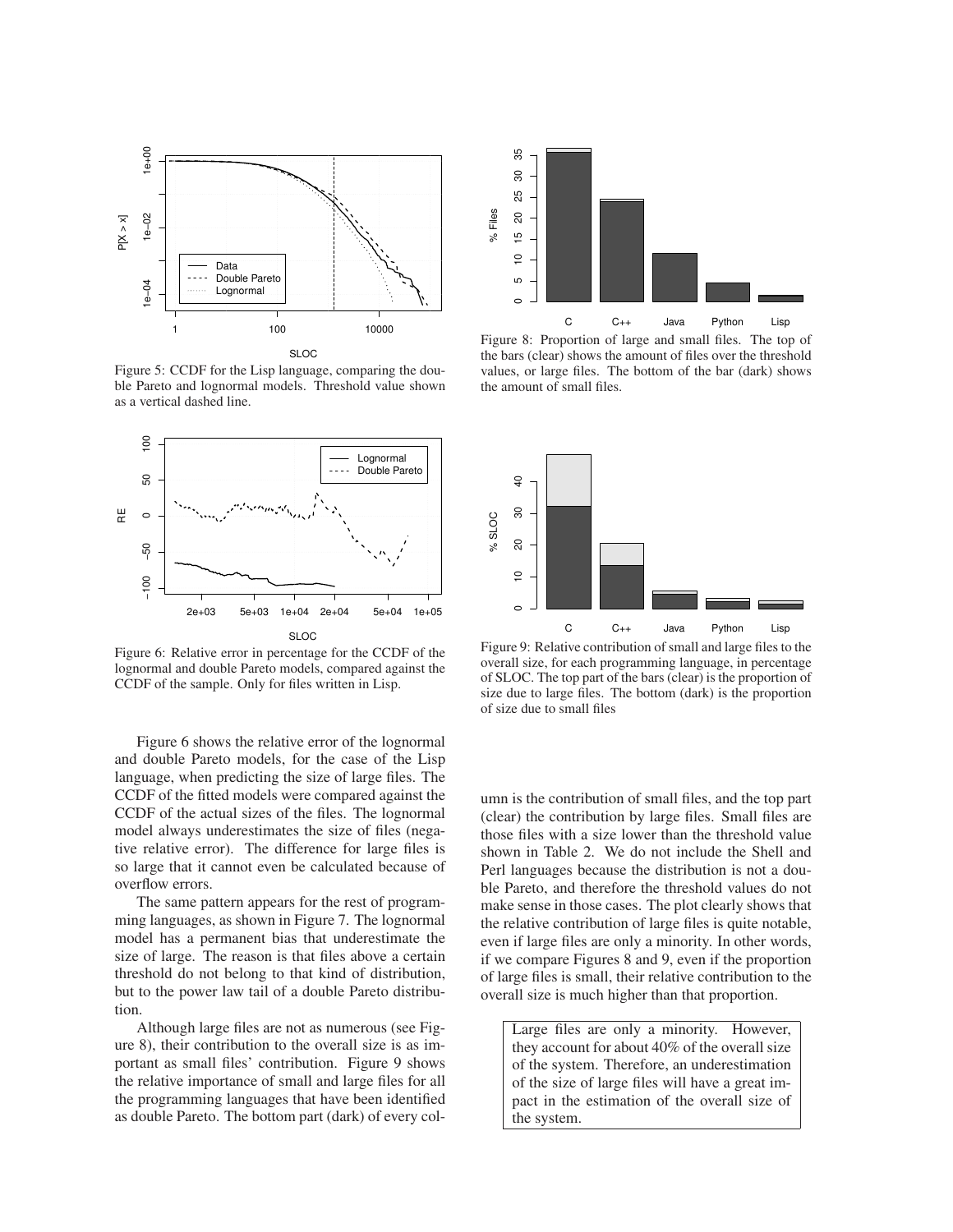

Figure 7: Relative error in percentage for the CCDF of the lognormal and double Pareto models, compared against the CCDF of the sample, for C, C++, Java and Python.

# **6 Summary of results**

After measuring the size of almost 1.4 millions of files, with more than 300 millions of SLOC in total, **we find that the statistical distribution of source code file sizes is a double Pareto**. Our findings hold for five of the top seven programming languages in our sample: C, C++, Java, Python and Lisp. The two cases that do not exhibit this distribution are Shell and Perl.

This finding is in conflict with previous studies (Zhang et al., 2009), which found that software size's distribution is a lognormal, and which proposed software estimation models based on that finding. **We show how lognormal-based models dangerously underestimate the size of large files.**

Although the proportion of large files is very small (e.g. less than 3% of the files in the case of C), their relative contribution to the overall size of the system is much higher (in the case of C, large files account for more than 30% of the SLOC). **Therefore, lognormalbased estimation models are underestimating the** **size of files that have the most impact in the overall size of the system.**

# **7 Threats to validity**

The main threat to the validity of the results and conclusions of this paper is the metric used for the study. SLOC is defined as lines of text, removing blanks and comments. It is a measure of physical size, not logical size. For instance, if a function call in C is spawned over several lines, it will be counted as several SLOC; with a logical size metric, it would count only as one.

Measuring logical size is not straightforward. It depends on the programming language. Also, there might not be consensus about how to count some structures like variables declaration. Should variable declarations be counted as a logical line? And if there is an assignation together with the declaration, should be counted as one or two?

Coding style influences SLOC measuring. If the coding style of a developer is to write function calls in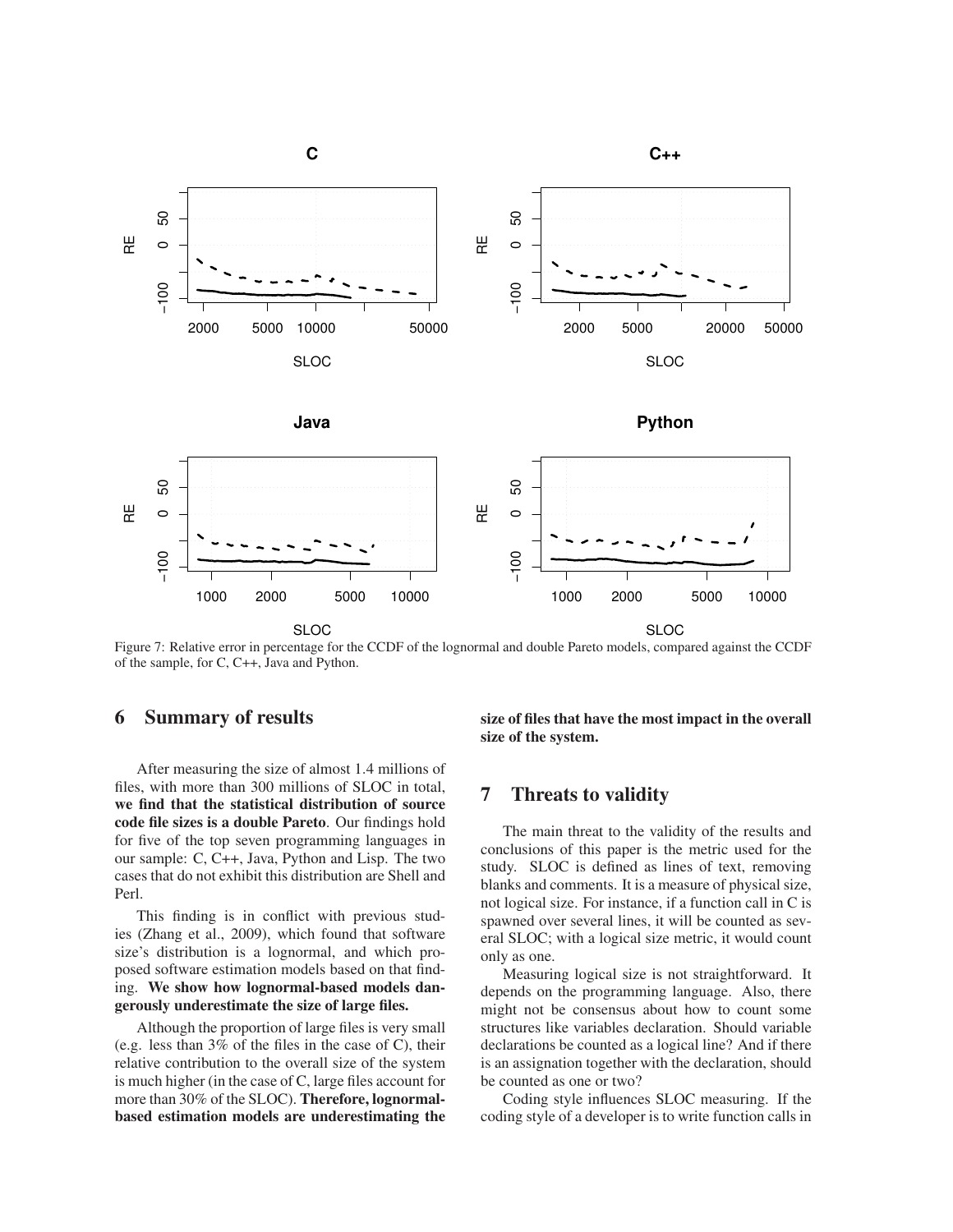```
(defun (m x y z)
  (cond
   ((and ( > x z) ( > y z))(+ (* x x) (* y y))
    )
   ((and (> x y) (> z y))(+ (* x x) (* z z))
    )
   (t (+ (* y y) (* z z))
    )
  )
)
```
Figure 10: Sample of code written in Lisp. Note the accumulation of parentheses at the end of the blocks, resulting in additional SLOC.

one line, and other developer spawns them over several lines, the second developer would appear as more productive for the same code.

The sample under study includes code originating from many different software projects. Therefore the different coding styles are balanced, and the net result is representative of the actual size of the files under study. However, when comparing different languages, such balance may not occur. Think for instance of Lisp. Lisp syntax is based on lists, that are represented by parentheses. Everything in Lisp is a list: function definitions, function calls, control structures, etc. This provokes an accumulation of parentheses at the end of code blocks. Sometimes, for clarity purposes, this parentheses are indented alone in a new line, to match the start column of the block. Figure 10 shows an example, that will account for two extra SLOC because of the coding style with the ending parentheses. This makes the code more readable. However, this practice will make Lisp to appear with larger files than other languages. In general, the coding style can over represent the size of some programming languages, and this may affect the shape of the distribution.

Another threat to the validity of the results is the sample itself. We have exclusively selected open source, coming from only one distribution. Although the sample is very broad and large, and the only requirement for a project to be included is to be open source, the distribution practices when adding software to the collection may suppose a bias in the sample. This threat to the validity can be solved by studying other samples coming from different sources. It can easily be tested whether the distribution with these other sources is still a double Pareto, and whether the parameters of the distributions for the different programming languages are different to the values here. We have not distinguished between different domains of application either, this is to say, we include software that belongs to the Linux kernel, libraries, desktop applications, etc, under the same sample. There might be differences in the typical size of a file for different domains of applications. However, we believe that the size distribution remains regardless the domain of application. This threat to the validity can be addressed extending this study splitting the sample by domain of application.

Finally, some packages may contain automatically generated code. We have not tried to remove generated code in this study. In a similar study (Herraiz et al., 2007), the authors showed that the influence of very large generated files in the overall size and in the shape of the distribution was negligible for a similar sample, so we believe that in this case it does not affect the validity of the results.

## **8 Further work**

The size of the sample under study makes it possible to estimate some statistical properties of the population from where it was extracted. In particular, the parameters of the distribution appear to be related to the properties of the programming language. Those parameters could be used for software management purposes. In this section, we discuss and speculate about some of the possible implications of those parameters, which is clearly a line of work that deserves further research.

The first interesting point about the distribution of file sizes is the difference between the two regions, lognormal and power-law, within that distribution. One of the parameters of the distribution,  $x_{\text{min}}$ , divides the files among small and large files. But this is much more than a label: small files belong to a lognormal distribution and large files to a power law distribution. In other words, that threshold value separates files that are of a different nature, small and large files probably will exhibit different behavior in the maintenance and development processes. One explanation could be that large files are not manageable by developers, so they either are split or abandoned. If they are split, the original file will appear as one or more small files. If they are abandoned, then instead of an active maintenance process, they are probably subject of only corrective maintenance.

This transition from the small to large file is unconscious, developers do not split files on purpose when they get large. However, this unconscious process is reflected as a statistical property of the system. This means that the value of this transition point can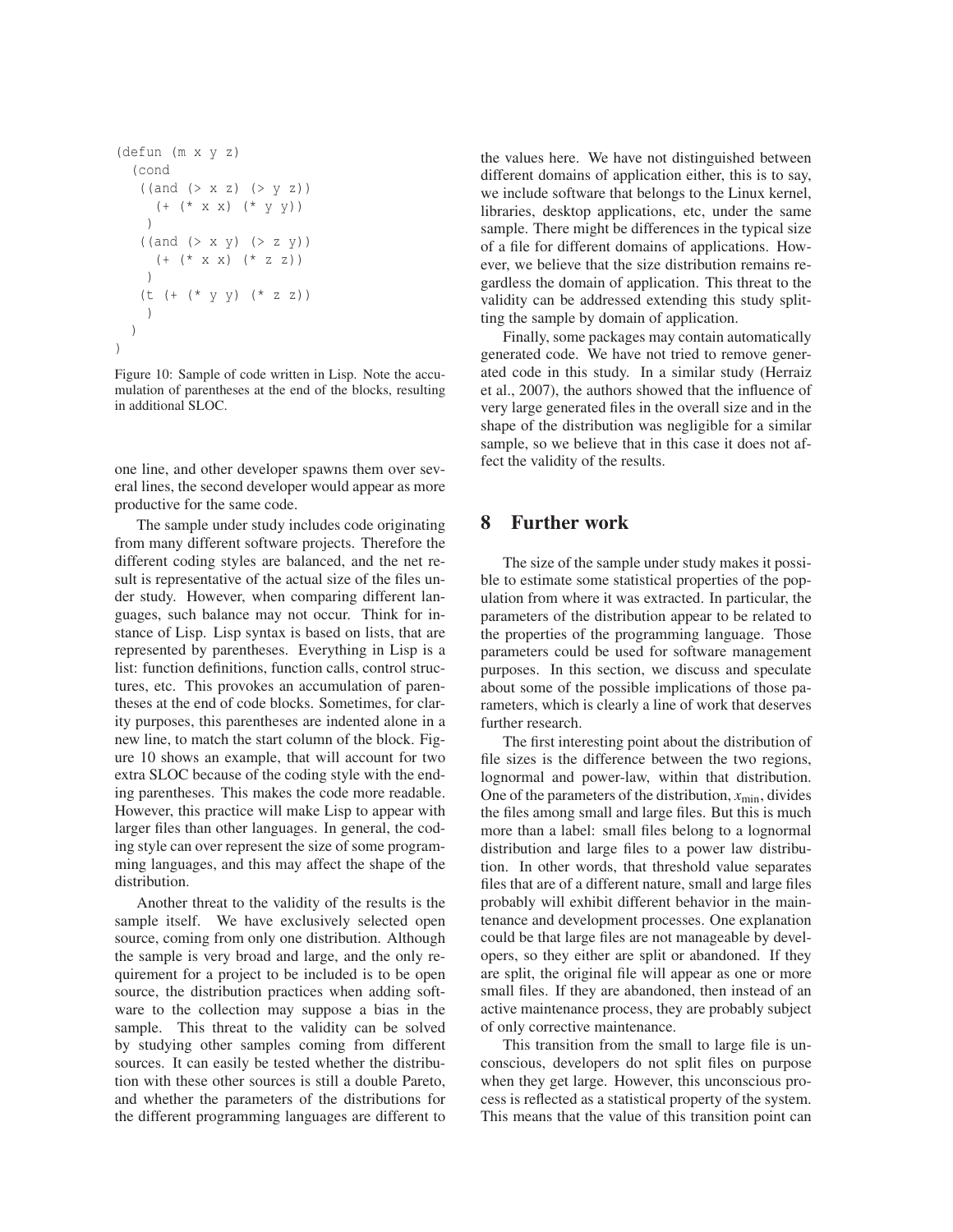| Lang.  | Median | $x_{\min}$ | $\alpha$ |
|--------|--------|------------|----------|
| C      | 85     | 1,820      | 2.87     |
| $C++$  | 58     | 1,258      | 2.80     |
| Java   | 43     | 846        | 3.17     |
| Python | 59     | 826        | 2.90     |
| Lisp   | 132    | 1.270      | 2.73     |

Table 4: Median and threshold sizes (in SLOC), and scaling parameter for five programming languages.

be used as a warning threshold for software maintenance. If a file gets larger than the threshold, it is likely that it will need splitting or it will become unmanageable.

To verify these claims we need to obtain historical data about the life of files. We must obtain the size of files after every change during their life, following possible renames. If we assume that files start empty (or with very small sizes), with that historical information we can find out how files grow over the threshold size and change their nature. We can also observe how the parameters of the distribution of size changes over the history of the project. For instance, the double Pareto distribution might be a characteristic of only mature projects. Another point that deserves further work is why shell and Perl do not exhibit this behavior.

The parameters of the distribution seem to be related to the programming language. Table 4 summarizes the median, threshold sizes and scaling parameters for the five languages with a double Pareto distribution. We use medians and not average values because the distribution of size is highly right skewed, and very large files may easily distort the average value; the median value is more robust to very large files.

The higher thresholds correspond to C, C++ and Lisp. These languages also have the highest median. This is probably due to the *expressiveness* of the language (in terms of number of required lines of code per unit of *functionality*). C and Lisp are the least expressive languages. In C for instance, complex data structures are not available by default in the language, and they have to be implemented by the developer, or reused from a library. In Lisp, because of its simple syntax, it probably requires more lines of code to perform the same tasks that in other languages. The median size of Lisp files seem to support this argument.

Java and Python have the lowest thresholds. The case of Java is interesting because the median size of a file in Java is much lower than in C++, in spite of the similarity between the two programming languages. This difference is also present in the threshold values. Again, the reason may be in the rich standard libraries that accompany Java and that are not present in C++. The same can be said if we compare C++ and Python. These results are similar to the tables comparing function points and lines of code, that were firstly reported by Jones (Jones, 1995); higher level (and more expressive) languages have lower number of lines of code per function point.

In short, these threshold values can be understood as a measurement of the maximum amount of information that can be comprehended by a developer. Above that threshold, programmers decide to split the file, or just abandon it because it turns unmanageable. The values are different for different programming languages because the same task will require more or less lines depending on the language, but they represent the same quantity or limit value. There are of course other factors that can influence program comprehension (Woodfield et al., 1981), but all other factors being the same, we believe that these parameters can be related to comprehension effort for different programming languages.

The scaling parameter,  $\alpha$ , is also related to the expressiveness. Its value is related to the slope of CCDF in the large files side. Lower values of  $\alpha$  will lead to higher file sizes in that section. If we sort by its value all the programming languages (see Table 4), the most expressive language is Java, closely followed by Python. The least expressive language is Lisp. Lisp is a simple language in terms of syntax, and it probably requires to write more lines of code than in other languages to perform similar tasks. Therefore, the scaling parameter can also be understood as a measure of the expressiveness of the programming language.

In short, the plan that we plan to explore as further work are the following:

- Analysis of the evolution of files over time, to find out how the threshold value is related to the evolution of files.
- Extend the study to large samples of other programming languages, and divide the analysis by domain of application, to determine whether the features of the language are related to the values of the parameters of the double Pareto distribution, and whether different domains exhibit different behaviors.
- Why some languages do not show a double Pareto distribution?. How the evolution of files of systems written in these languages differ from double Pareto languages?